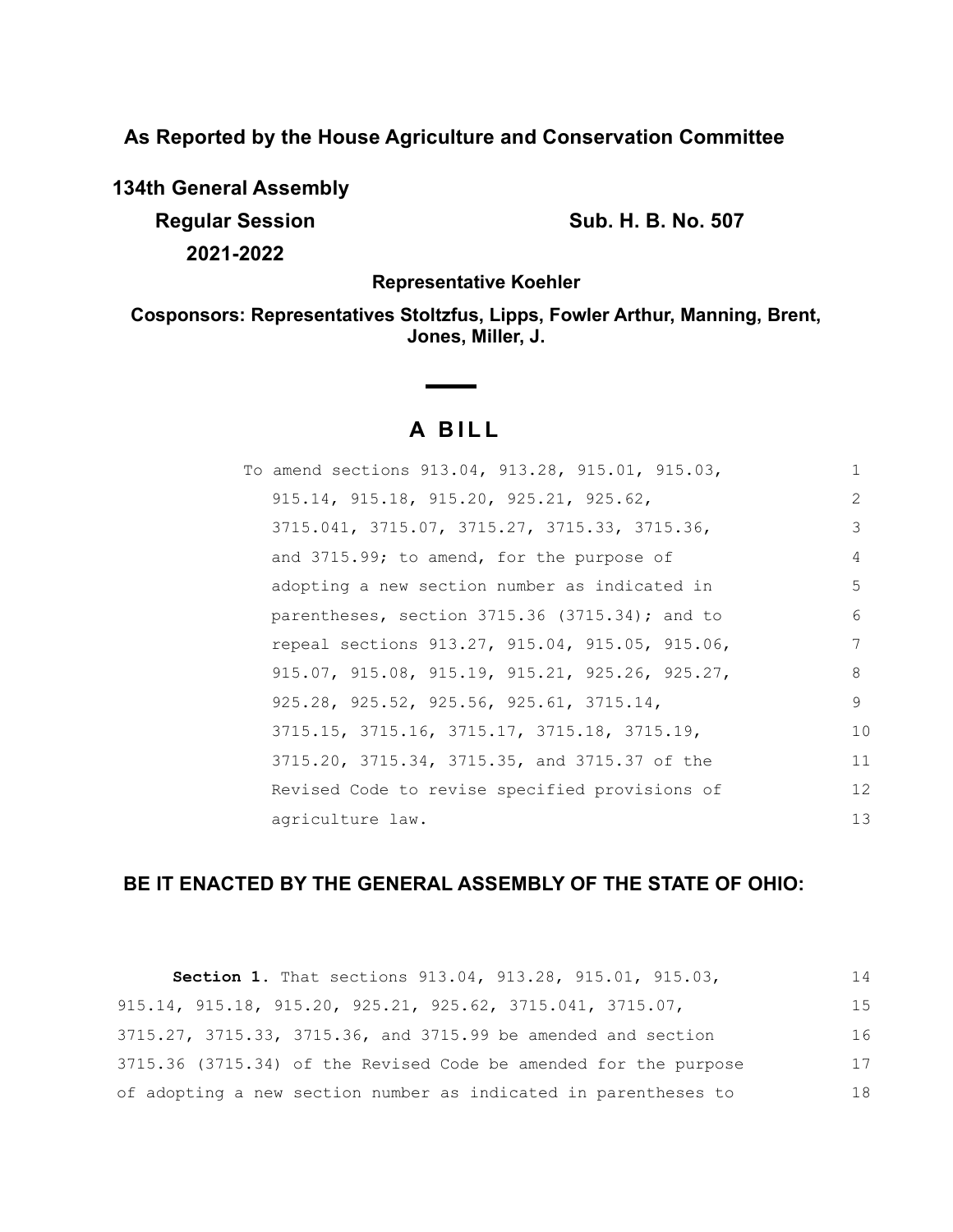### **Sub. H. B. No. 507 Page 2 As Reported by the House Agriculture and Conservation Committee**

read as follows: **Sec. 913.04.** (A) The director of agriculture shall adopt rules under Chapter 119. of the Revised Code which: (1) Require all canneries to comply with regulations adopted by the United States food and drug administration in 21 C.F.R. 110.3 to 110.110117, as amendedapplicable; (2) Require all canneries thermally processing low-acid foods packed in hermetically sealed containers to comply with regulations adopted by the United States food and drug administration in 21 C.F.R. 113.3 to 113.100, as amended; (3) Require all canneries thermally processing acidified foods packed in hermetically sealed containers to comply with regulations adopted by the United States food and drug administration in 21 C.F.R. 114.3 to 114.100, as amended; (4) Require all canneries, except those canneries required to register with the United States food and drug administration under 21 C.F.R. 108.35, to provide the director, prior to the processing of any food product, with scheduled processes for each processing method utilized, including all of the following: (a) The type of processing equipment used; (b) The type of retort or other thermal processing equipment used; (c) Minimum initial temperatures; (d) Time and temperature of processing; (e) Sterilizing value or other equivalent scientific evidence of process adequacy; (f) Critical control factors affecting heat penetration. 19 20 21 22 23 24 25 26 27 28 29 30 31 32 33 34 35 36 37 38 39 40 41 42 43 44 45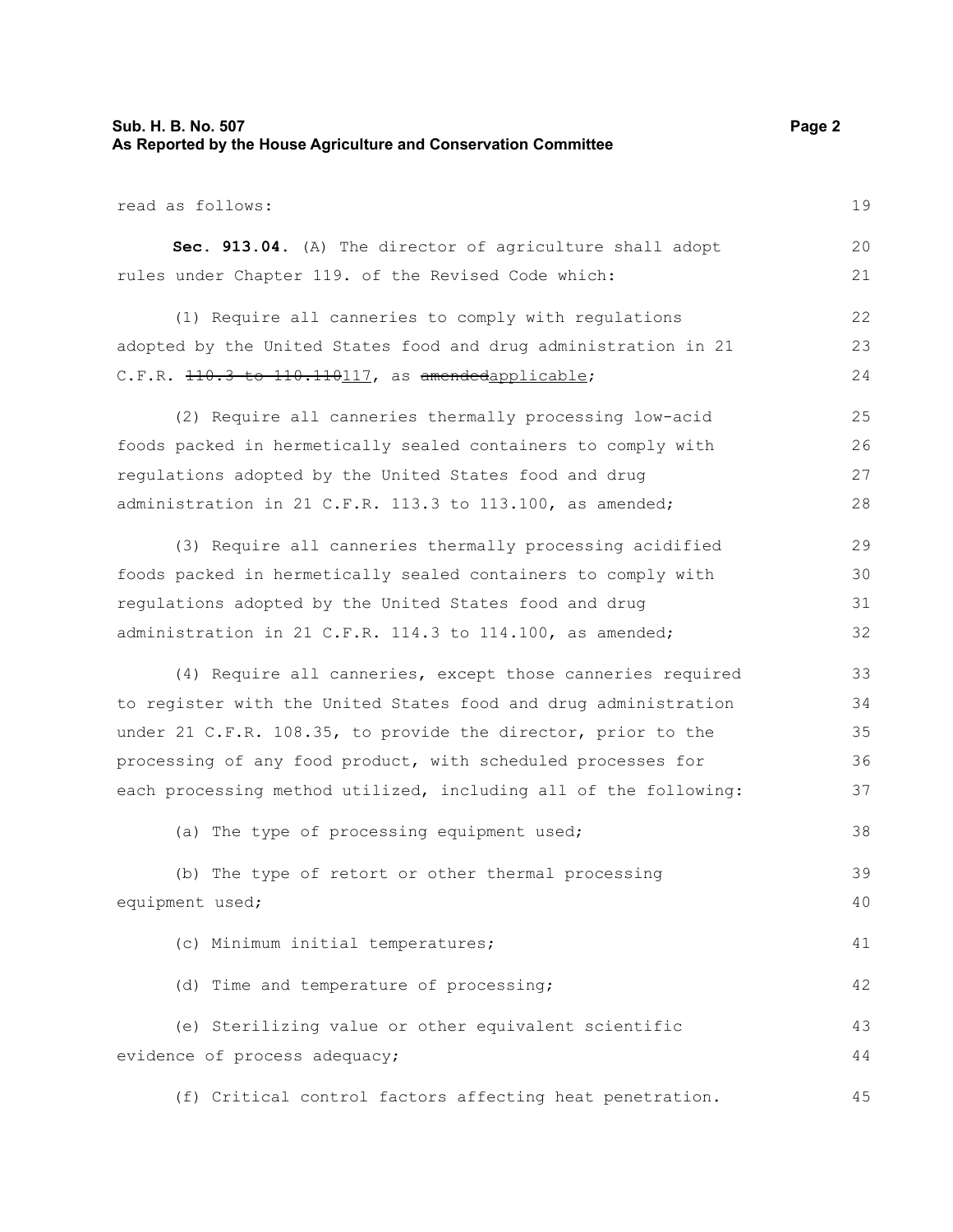### **Sub. H. B. No. 507 Page 3 As Reported by the House Agriculture and Conservation Committee**

(5) Establish standards of identity, quality, and fill for canned foods. (B) No person shall violate any rule adopted under this section. **Sec. 913.28.** The director of agriculture shall enforce sections 913.01 to 913.05 and 913.22 to 913.27-913.26 of the Revised Code, and he the director shall adopt rules as he the director considers necessary for the administration and enforcement of such sections. **Sec. 915.01.** As used in section 915.01 to 915.12, inclusive, of the Revised Code: (A) "Cold storage" means the storage of food, at or below a temperature of forty degrees Fahrenheit, in a cold-storage warehouse. (B) "Cold-storage warehouse" means a place artificially cooled by the employment of refrigerating machinery or ice or other means, in which articles of food are stored for thirty days or more at a temperature of forty degrees Fahrenheit, or lower. (C) "Food" means-eggs, butter, fresh animal flesh andfresh products therefrom, and fresh fish and fowl flesh, whichhave been stored in a cold-storage warehouse: (1) Articles used for food or drink for humans or animals; (2) Chewing gum; (3) Articles used for components of any such articles. (D) "Container" means any bag, barrel, basket, bottle, box, caddy can, canister, carton, crate, firkin, hogshead, jar, 46 47 48 49 50 51 52 53 54 55 56 57 58 59 60 61 62 63 64 65 66 67 68 69 70 71 72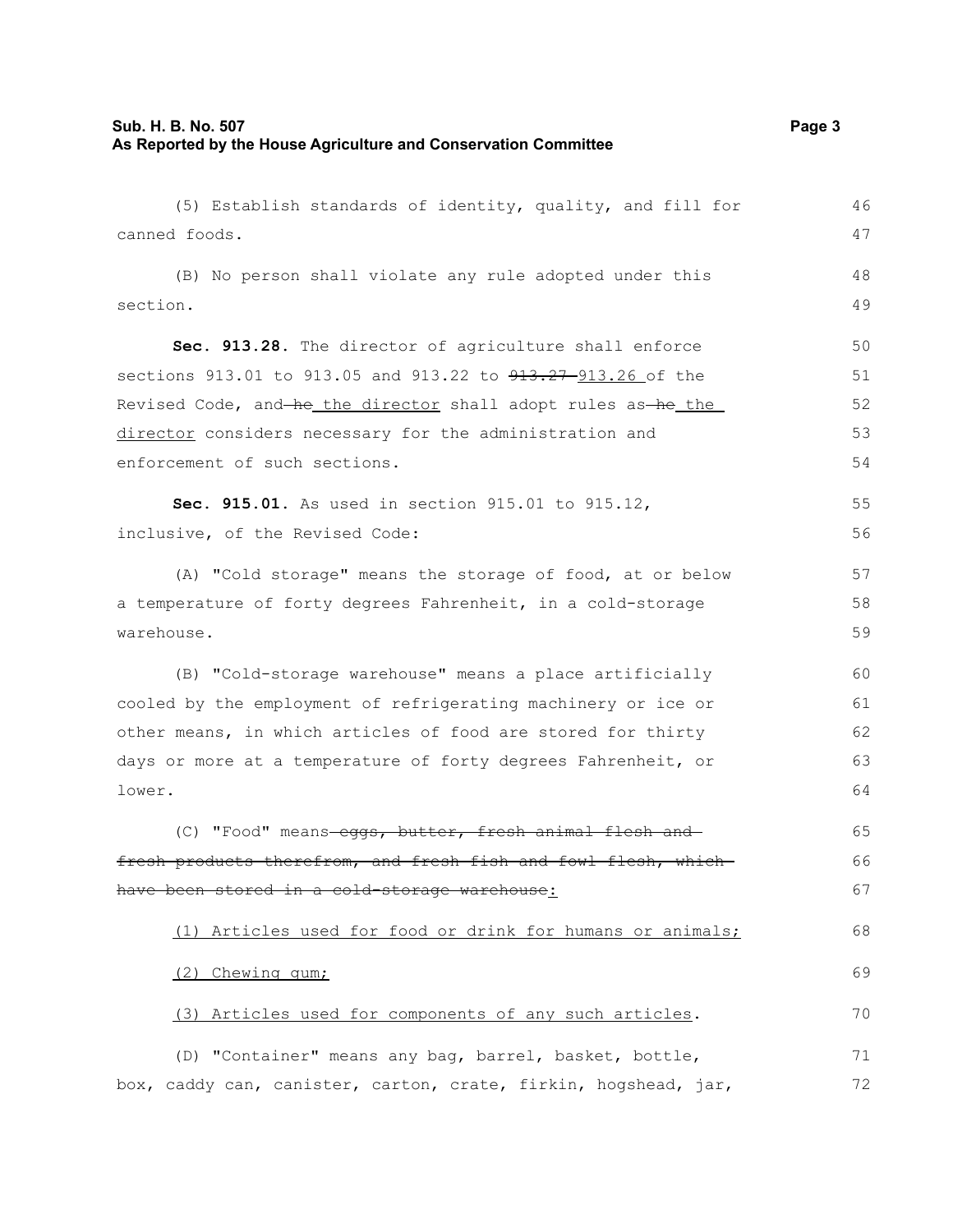### **Sub. H. B. No. 507 Page 4 As Reported by the House Agriculture and Conservation Committee**

jug, keg, stopper, vessel, wrapper, frozen bulk, or any similar or analogous utensil, receptacle, band, or wrapper in which food may be kept, stored, sold, or offered for sale. 73 74 75

(E) "Marked" means written, printed, stamped, or painted, or any other means whereby words or figures may be indicated in or on a container, or any cover attached thereto. 76 77 78

(F) "Wholesome" means fit for human food. 79

**Sec. 915.03.** Each person, firm, or corporation licensed to operate a cold-storage warehouse shall keep an accurate record of the receipts and withdrawals of food therefrom. The agents of the director of agriculture shall have free access to such records at all times. Each such person, firm, or corporation shall file in the office of the director on or before the sixth day of January, April, July, and October of each year, a report setting forth in itemized form the kind and quantities of food products held in cold storage in such warehouse. The report shall be made on printed forms prepared and supplied by the director. The director may cause such other reports to be filed at such times as he may deem advisable. 80 81 82 83 84 85 86 87 88 89 90 91

**Sec. 915.14.** As used in sections 915.14 to 915.24 of the Revised Code, unless the context otherwise requires:

(A) "Food" means-all articles used by humans for food,drink, ice, confectionery, or condiment, whether simple, mixed, or compound, and any substance used as a constituent in the manufacture thereof: 94 95 96 97

(1) Articles used for food or drink for humans or animals; (2) Chewing gum; 98 99

(3) Articles used for components of any such articles. 100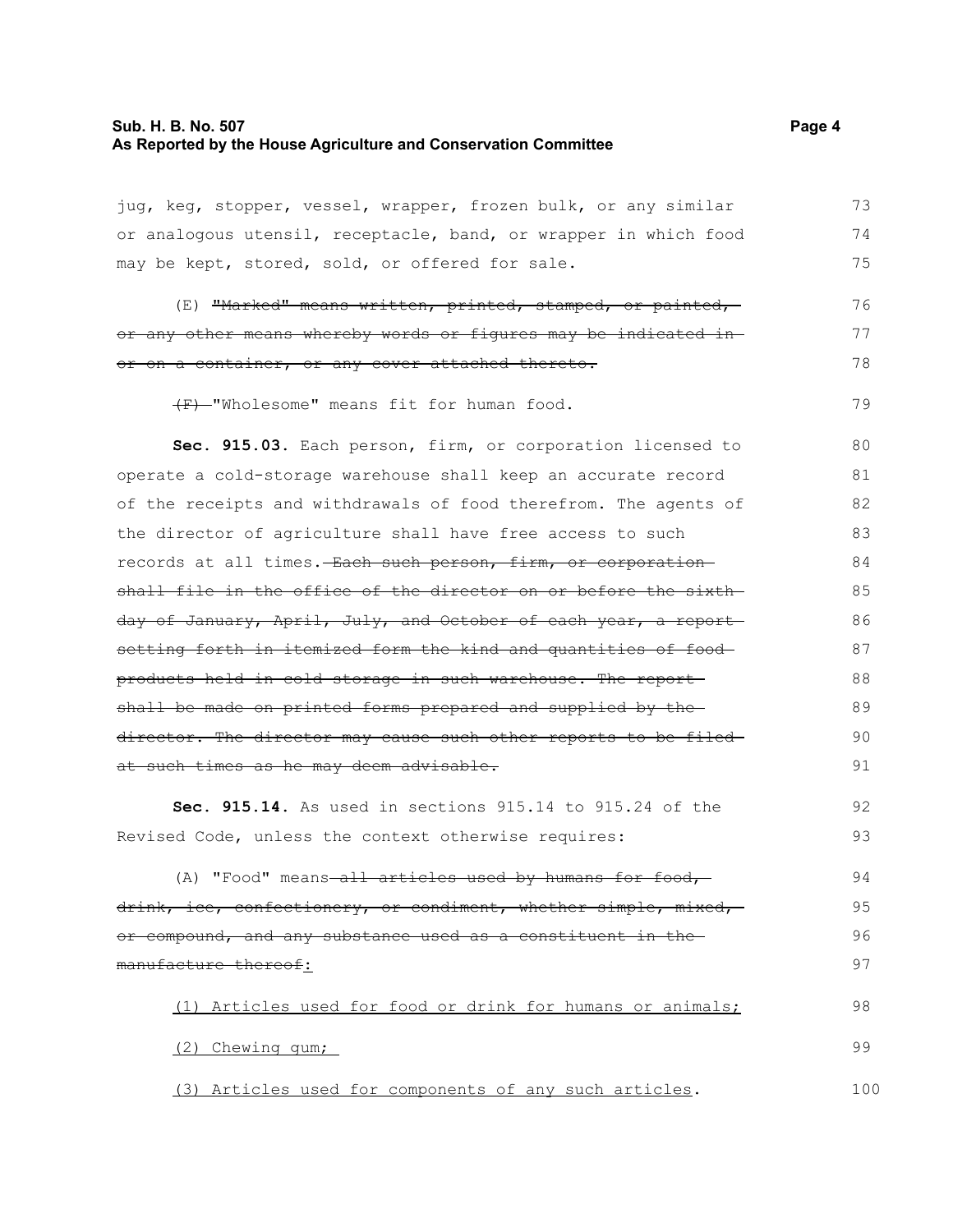### **Sub. H. B. No. 507 Page 5 As Reported by the House Agriculture and Conservation Committee**

(B) "Establishment" means any business location or building of which any of the following facilities or operations are a part: a frozen food manufacturing facility, slaughterhouse, locker room, locker, chill room, sharp freezing room and facilities, or sharp freezing cabinet. (C) "Slaughterhouse" means a room or space used to butcher animals for sharp freezing. (D) "Locker room" means any room in an establishment in which lockers are located and in which space may be provided for the storage of frozen food belonging to and for sale by the operator to the public. (E) "Locker" means the individual section or compartment, provided with a lock, of a capacity not to exceed twenty-five cubic feet, in the locker room of an establishment, which is rented by a person, firm, or corporation for the purpose of storing frozen food for its use.  $(F)$ -"Chill room" means a room or space in an establishment 101 102 103 104 105 106 107 108 109 110 111 112 113 114 115 116 117

used for the purpose of chilling food in preparation for processing for sharp freezing. 118 119

(G) (D) "Sharp freezing" means the reducing of every portion of food placed in a sharp freezer facility to a temperature of ten degrees Fahrenheit or less in five hours or less. 120 121 122 123

(H) (E) "Sharp freezing room," "sharp freezing cabinet," or "other sharp freezing facilities" means any location, space, or facility in an establishment used for the sharp freezing of food for storage or eventual sale. 124 125 126 127

(I) (F) "Operator" means any person, firm, or corporation operating or maintaining an establishment. 128 129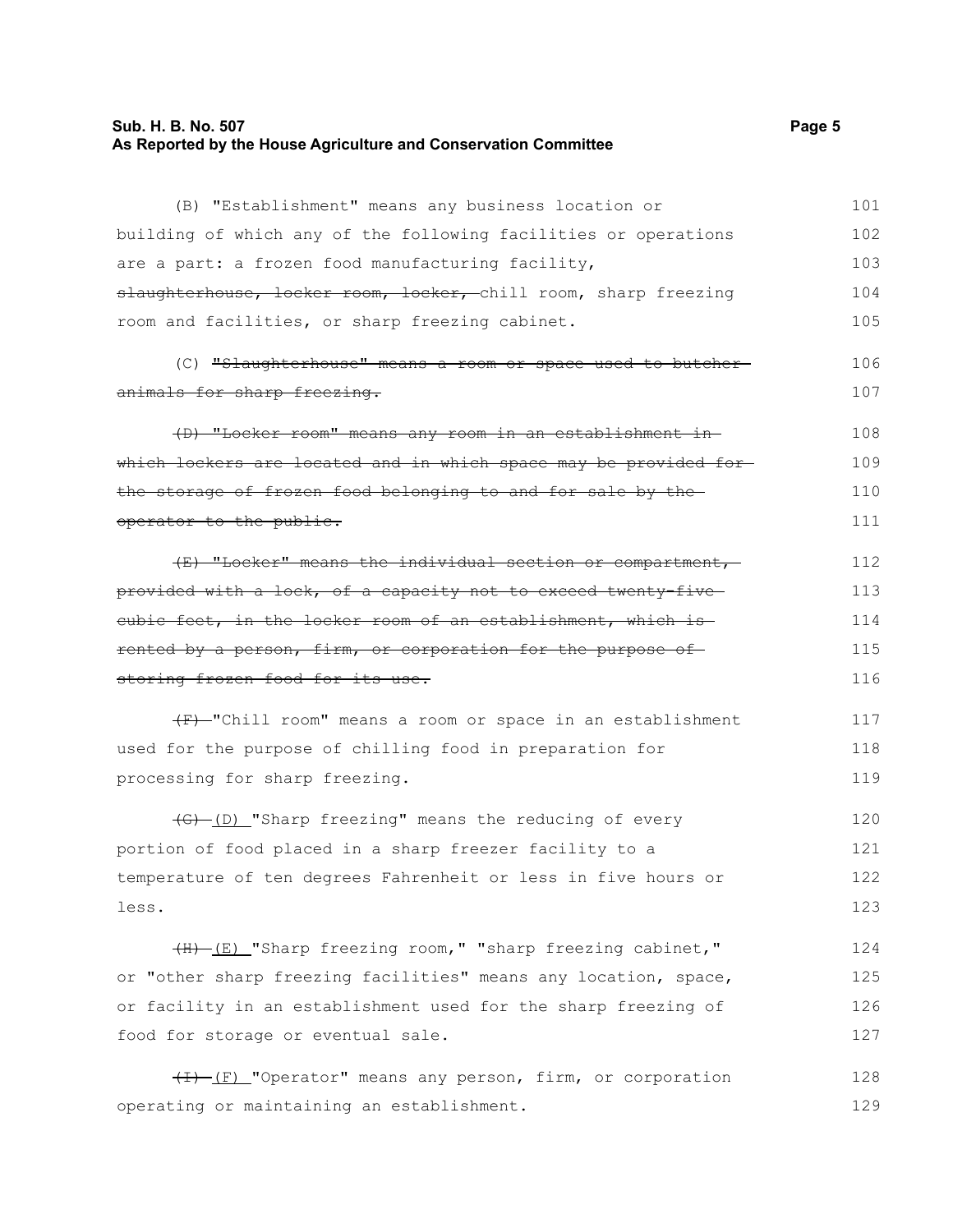### **Sub. H. B. No. 507 Page 6 As Reported by the House Agriculture and Conservation Committee**

 $\overline{(d)}$  (G) "Frozen food manufacturing facility" means a room or space in an establishment used to freeze food, other than frozen desserts as defined in section 917.01 of the Revised Code, for eventual sale in a frozen state. 130 131 132 133

**Sec. 915.18.** (A) The refrigeration system for an establishment shall be equipped with accurate and reliable controls for the automatic maintenance of uniform temperatures as required in the various refrigerated rooms and shall be of adequate capacity to provide under extreme conditions of outside temperatures and under peak load conditions in the normal operations of the establishment, the following temperatures: 134 135 136 137 138 139 140

(1) In the chill room temperatures within two degrees of Fahrenheit plus or minus of thirty-eight degrees above zero Fahrenheit with a tolerance of ten degrees Fahrenheit for a reasonable time after fresh food is put in for chilling; 141 142 143 144

(2) In the sharp freezing room temperatures of ten degrees below zero Fahrenheit or lower or temperatures of zero degrees Fahrenheit or lower when forced air circulation is employed with a tolerance of ten degrees Fahrenheit for either type of installation for a reasonable time after fresh food is put in for freezing $\div$ 145 146 147 148 149 150

(3) In the locker room temperatures of not to exceed plus five degrees Fahrenheit with a tolerance of five degrees Fahrenheit higher; 151 152 153

(B) All establishments with the exception of those having a locker room only, shall have a chill room, and sharp-freezingfacilities and facilities for cutting and wrapping or packaging food. 154 155 156 157

(B) This section does not prohibit such variations as may 158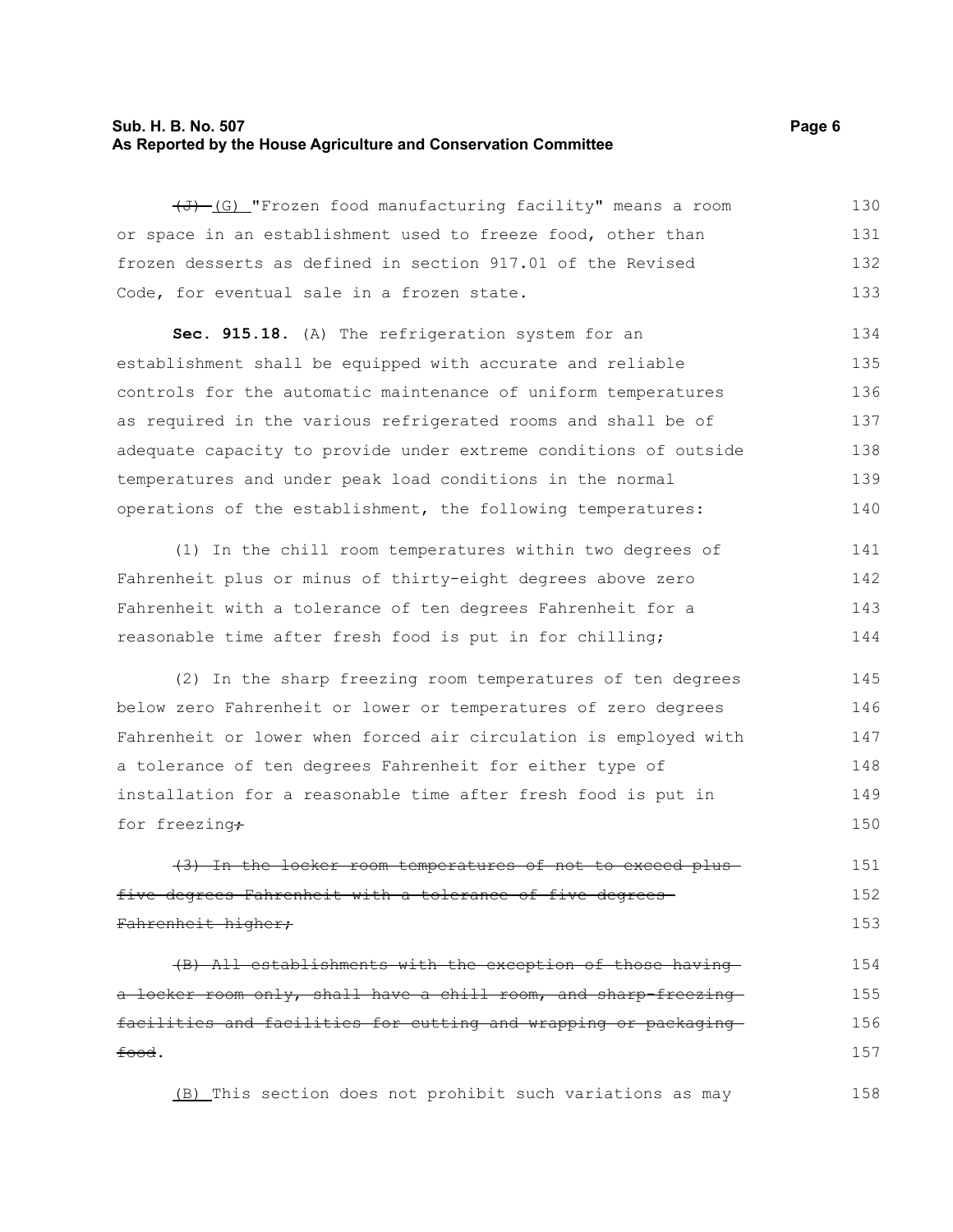### **Sub. H. B. No. 507 Page 7 As Reported by the House Agriculture and Conservation Committee**

occur during short periods of time incidental to defrosting. For experimental purposes, the department of agriculture, upon application in writing, may authorize for a limited and prescribed period, the installation and use of refrigeration systems or methods which in the opinion of the department will result in improvement over present methods. **Sec. 915.20.** (A) As used in this section: (1) "Locker" means the individual section or compartment, provided with a lock, of a capacity not to exceed twenty-five cubic feet, in the locker room of an establishment, which is rented by a person, firm, or corporation for the purpose of storing frozen food for its use. (2) "Locker room" means any room in an establishment in which lockers are located and in which space may be provided for the storage of frozen food belonging to and for sale by the operator to the public. (B) Every operator of an establishment having lockers shall keep an accurate record setting forth÷ (A) The the name and address of each patron renting a locker or storing food+ (B) The rental period for each locker rented, the charge therefor, and the payments thereon; (C) All persons renting lockers who are directly or indirectly engaged in the selling of foodstuffs for human consumption must declare this fact to the management and an entry shall be made on the records of the operator. Articles of food in any establishment which are intended for trade channels must be handled as provided under sections 159 160 161 162 163 164 165 166 167 168 169 170 171 172 173 174 175 176 177 178 179 180 181 182 183 184 185 186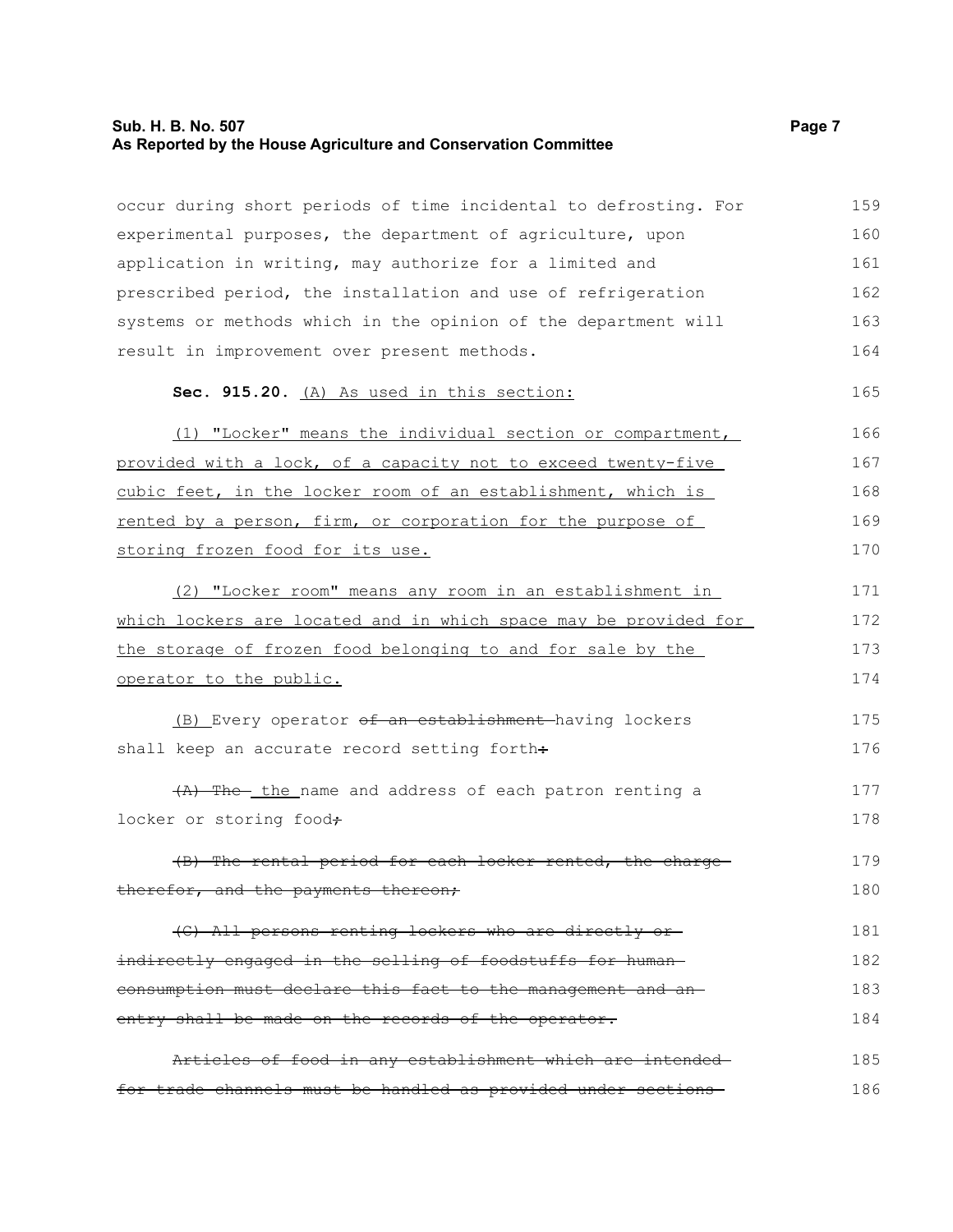### **Sub. H. B. No. 507** Page 8 **As Reported by the House Agriculture and Conservation Committee**

| 915.03 to 915.12, inclusive, of the Revised Code, and the rules  | 187 |
|------------------------------------------------------------------|-----|
| and regulations promulgated thereunder. An operator may have in- | 188 |
| storage in any establishment under his control, food belonging   | 189 |
| to and for sale by such operator to the public, without          | 190 |
| complying with section 915.03 of the Revised Code.               | 191 |
| Sec. 925.21. As used in sections 925.22 to 925.32,               | 192 |
| inclusive, of the Revised Code:                                  | 193 |
| (A) "Fruit or vegetable" means any fresh unprocessed fruit       | 194 |
| or vegetable which is intended for human consumption.            | 195 |
| (B) "Container" means any device used to hold or enclose a       | 196 |
| quantity of fruits or vegetables, except one with a capacity of  | 197 |
| one dry quart or less which is packed in a larger container      | 198 |
| marked in compliance with sections 925.21 to 925.32, inclusive,  | 199 |
| of the Revised Code.                                             | 200 |
| (C) "Person" includes any individual, company,                   | 201 |
| partnership, corporation, or association or any combination of   | 202 |
| individuals of whatever form and character, also any employee,   | 203 |
| agent, or officer thereof.                                       | 204 |
| (D) "Unclassified" means that no grade has been applied to       | 205 |
| a quantity of fruits or vegetables.                              | 206 |
| Sec. 925.62. No person, firm, or corporation shall dye or        | 207 |
| otherwise color any rabbit or baby poultry, including, but not   | 208 |
| limited to, chicks and ducklings. No person, firm, or            | 209 |
| corporation shall sell, offer for sale, expose for sale, raffle, | 210 |
| or give away any rabbit or baby poultry which has been dyed or   | 211 |
| otherwise colored. No poultry younger than four weeks of age may | 212 |
| be sold, given away, or otherwise distributed to any person in   | 213 |
| lots of less than-six three. Stores, shops, vendors, and others  | 214 |
| offering young poultry for sale or other distribution shall      | 215 |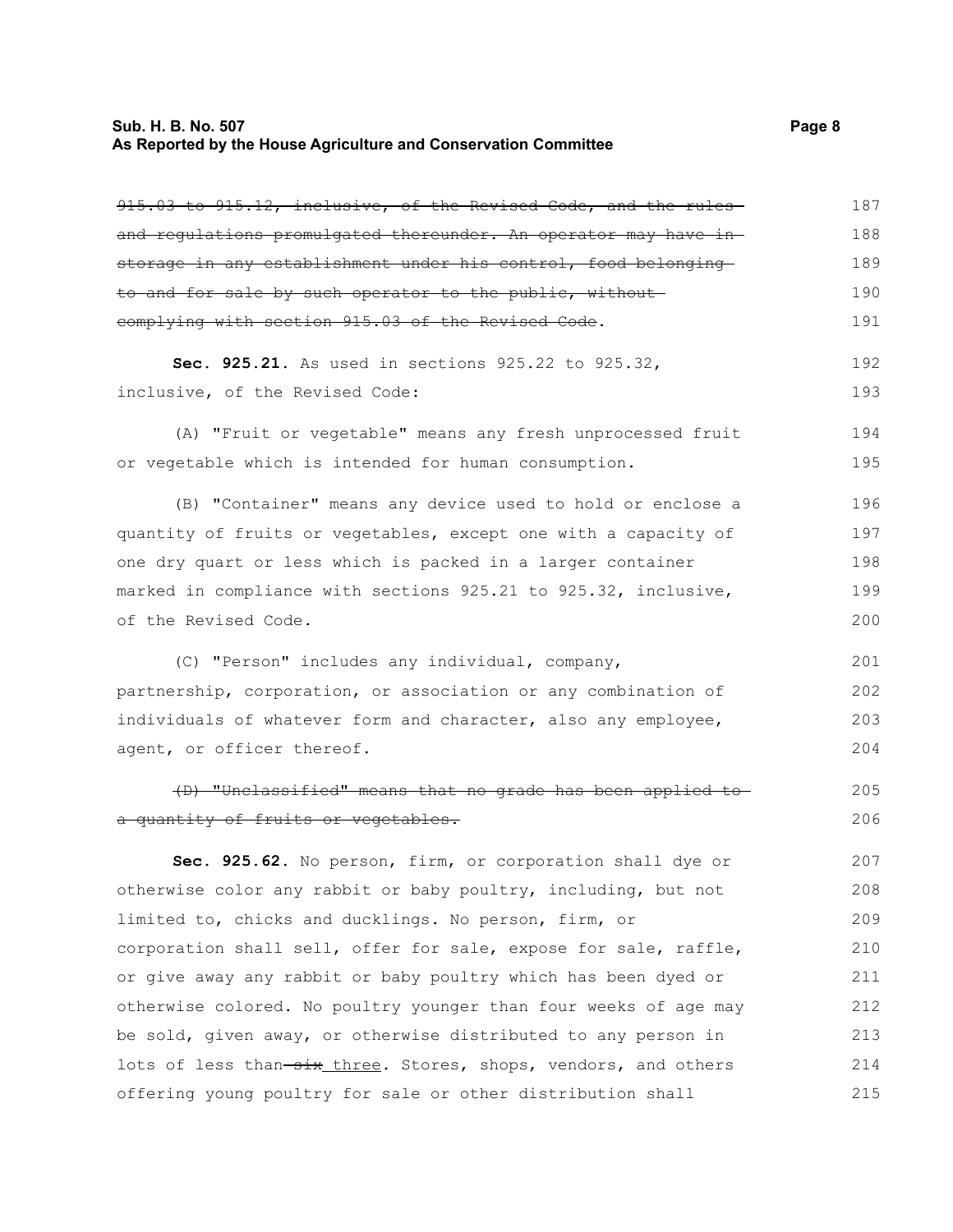#### **Sub. H. B. No. 507 Page 9 As Reported by the House Agriculture and Conservation Committee**

provide and operate brooders or other heating devices that may be necessary to maintain poultry in good health, and shall keep adequate food and water available to the poultry at all times. 216 217 218

**Sec. 3715.041.** (A)(1) As used in this section, "food processing establishment" has the same meaning as in section 3715.021 of the Revised Code. 219 220 221

(2) A person that operates a food processing establishment shall register the establishment annually with the director of agriculture. The person shall submit an application for registration or renewal on a form prescribed and provided by the director. Except as provided in division (G) of this section, an application for registration or renewal shall be accompanied by a registration fee in an amount established in rules adopted under this section. If a person files an application for registration on or after the first day of August of any year, the fee shall be one-half of the annual registration fee. 222 223 224 225 226 227 228 229 230 231

(B)(1) The director shall inspect the food processing establishment for which an application for initial registration has been submitted. If, upon inspection, the director finds that the establishment is in compliance with this chapter and Chapter 911., 913., 915., or 925. of the Revised Code, as applicable, or applicable rules adopted under those chapters, the director shall issue a certificate of registration to the food processing establishment. A food processing establishment registration expires on the thirty-first day of January and is valid until that date unless it is suspended or revoked under this section. 232 233 234 235 236 237 238 239 240 241

(2) A person that is operating a food processing establishment shall apply to the director for a certificate of registration not later than a date specified by the director in rules adopted under this section. If an application is not filed 242 243 244 245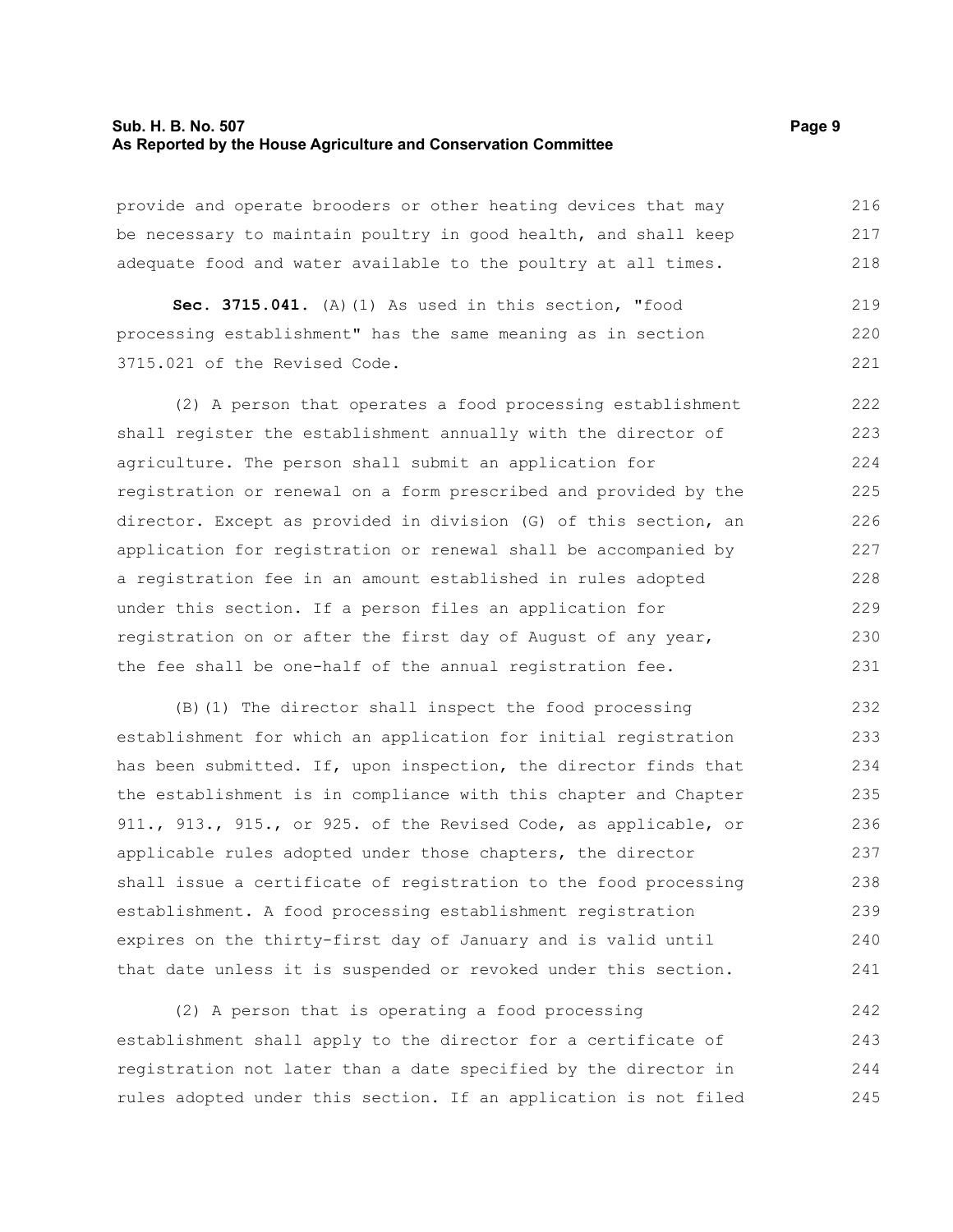### **Sub. H. B. No. 507 Page 10 As Reported by the House Agriculture and Conservation Committee**

with the director or postmarked on or before that date, the director shall assess a late fee in an amount established in rules adopted under this section. 246 247 248

(C)(1) A food processing establishment registration may be renewed by the director. A person seeking registration renewal shall submit an application for renewal to the director not later than the thirty-first day of January. The director shall issue a renewed certificate of registration on receipt of a complete renewal application except as provided in division (C) (2) of this section. 249 250 251 252 253 254 255

(2) If a renewal application is not filed with the director or postmarked on or before the thirty-first day of January, the director shall assess a late fee in an amount established in rules adopted under this section. The director shall not renew the registration until the applicant pays the late fee. 256 257 258 259 260 261

(D) A copy of the food processing establishment registration certificate shall be conspicuously displayed in an area of the establishment to which customers of the establishment have access. 262 263 264 265

(E)(1) The director or the director's designee may issue an order suspending or revoking a food processing establishment registration upon determining that the registration holder is in violation of this chapter or Chapter 911., 913., 915., or 925. of the Revised Code, as applicable, or applicable rules adopted under those chapters. Except as provided in division (E)(2) of this section, a registration shall not be suspended or revoked until the registration holder is provided an opportunity to appeal the suspension or revocation in accordance with Chapter 119. of the Revised Code. 266 267 268 269 270 271 272 273 274 275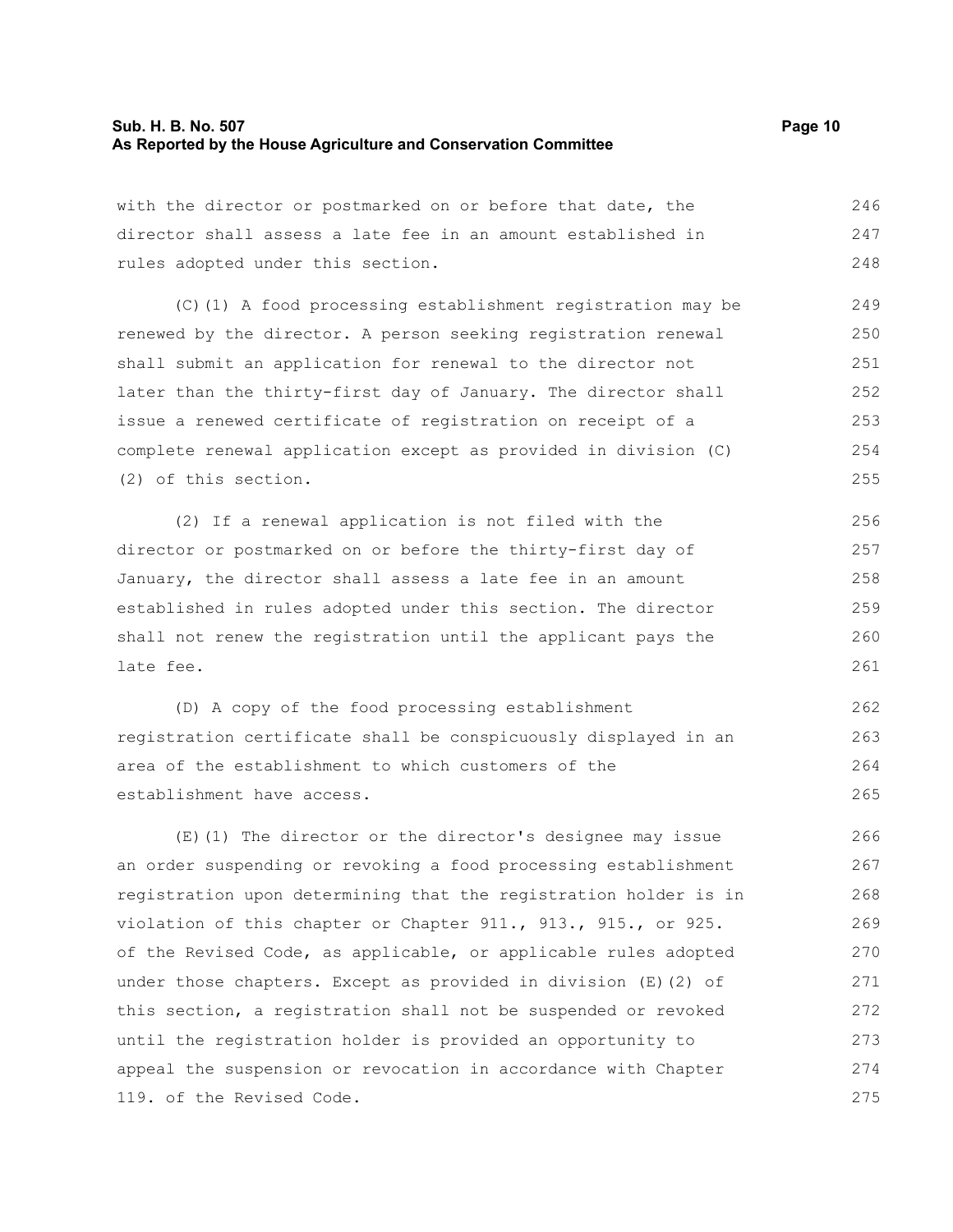### **Sub. H. B. No. 507 Page 11 As Reported by the House Agriculture and Conservation Committee**

(2) If the director determines that a food processing establishment presents an immediate danger to the public health, the director may issue an order immediately suspending the establishment's registration without affording the registration holder an opportunity for a hearing. The director then shall afford the registration holder an opportunity for a hearing in accordance with Chapter 119. of the Revised Code not later than ten days after the date of suspension. 276 277 278 279 280 281 282 283

(3) If the director finds that a person is operating a food processing establishment without registering the establishment under this section, the director shall issue a letter of warning to the person giving the person ten days to register the establishment. If the person fails to register the establishment within that ten-day time period, the director may assess a civil penalty against the person. If the director assesses a civil penalty, the director shall do so as follows: 284 285 286 287 288 289 290 291

(a) If, within five years of the issuance of the letter of warning to the person, the director has not previously assessed a civil penalty against the person under this section, in an amount not exceeding five hundred dollars; 292 293 294 295

(b) If, within five years of the issuance of the letter of warning to the person, the director has previously assessed one civil penalty against the person under this section, in an amount not exceeding one thousand five hundred dollars; 296 297 298 299

(c) If, within five years of the issuance of the letter of warning to the person, the director has previously assessed two or more civil penalties against the person under this section, in an amount not exceeding five thousand dollars. 300 301 302 303

(F) The director shall adopt rules in accordance with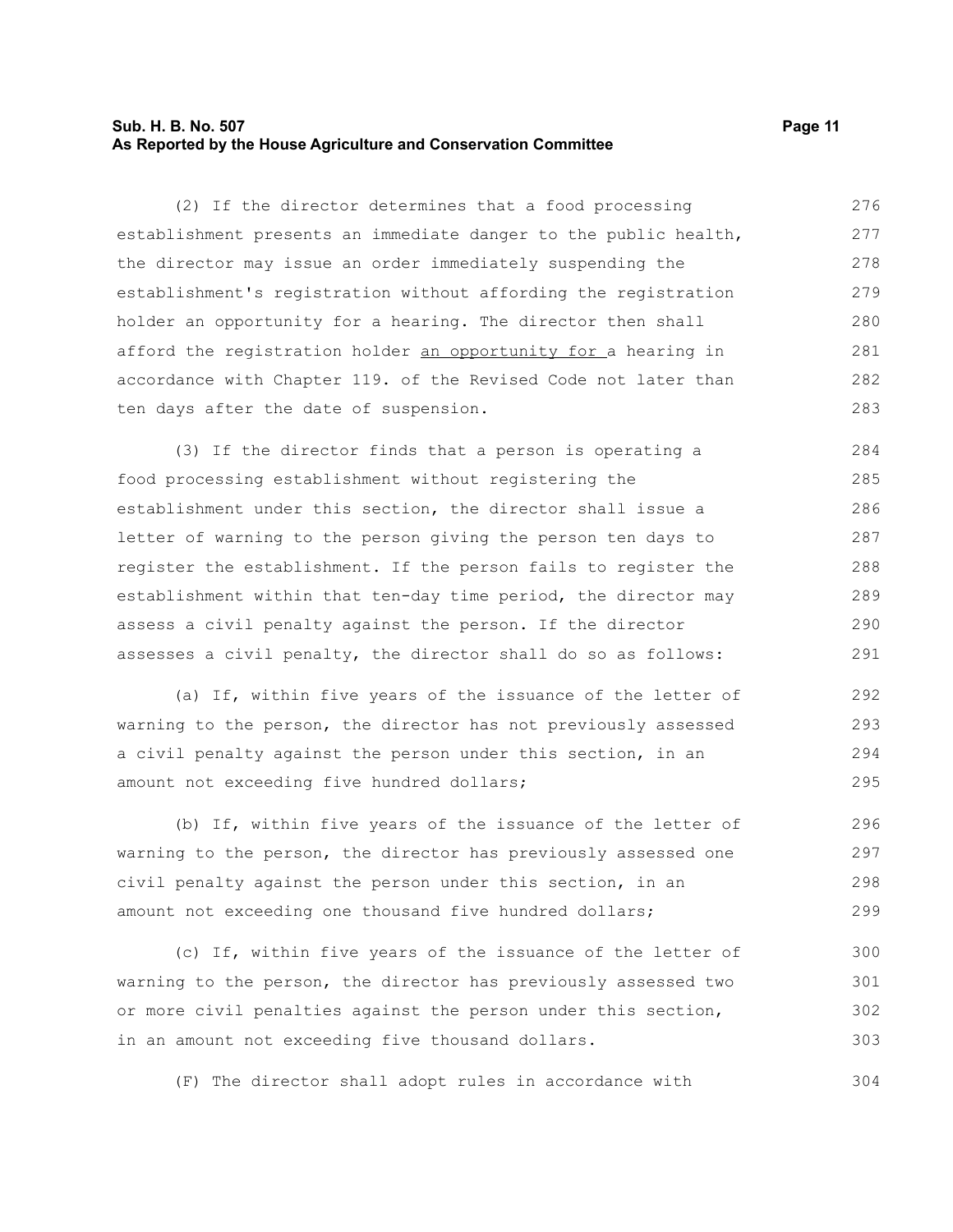| Chapter 119. of the Revised Code that establish all of the      | 305 |
|-----------------------------------------------------------------|-----|
| following:                                                      | 306 |
| (1) The date by which a person that is operating a food         | 307 |
| processing establishment must submit an application for a food  | 308 |
| processing establishment registration;                          | 309 |
| (2) The amount of the registration fee that must be             | 310 |
| submitted with an application for a food processing             | 311 |
| establishment registration and with an application for renewal; | 312 |
| (3) The amount of the late fee that is required in              | 313 |
| division (B)(2) of this section;                                | 314 |
| (4) The amount of the fee for the late renewal of a food        | 315 |
| processing establishment registration that is required in       | 316 |
| division (C)(2) of this section;                                | 317 |
| (5) Any other procedures and requirements that are              | 318 |
| necessary to administer and enforce this section.               | 319 |
| (G) The following are not required to pay any registration      | 320 |
| fee that is otherwise required in this section:                 | 321 |
| (1) Bakeries registered under section 911.02 of the             | 322 |
| Revised Code;                                                   | 323 |
| (2) Canneries licensed under section 913.02 of the Revised      | 324 |
| Code;                                                           | 325 |
| (3) Soft drink plants licensed under section 913.23 of the      | 326 |
| Revised Code;                                                   | 327 |
| (4) Cold-storage warehouses licensed under section 915.02       | 328 |
| of the Revised Code;                                            | 329 |
| (5) Persons licensed under section 915.15 of the Revised        | 330 |
| Code;                                                           | 331 |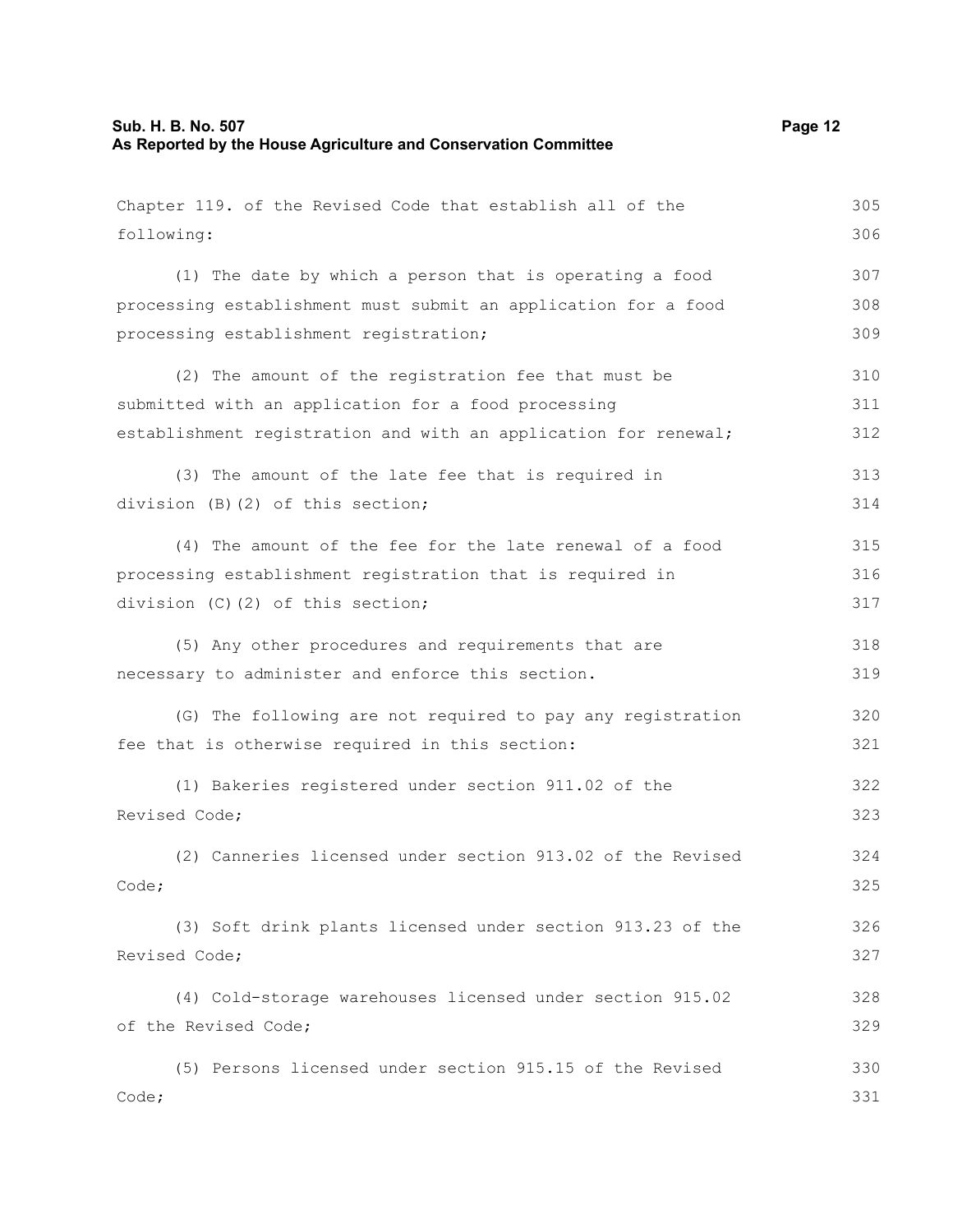### **Sub. H. B. No. 507 Page 13 As Reported by the House Agriculture and Conservation Committee**

(6) Persons that are engaged in egg production and that maintain annually five hundred or fewer laying hens. 332 333

(H) All money that is collected under this section shall be credited to the food safety fund created in section 915.24 of the Revised Code. 334 335 336

**Sec. 3715.07.** A flavoring extract is adulterated within the meaning of sections  $3715.01$  to  $3715.37$ , inclusive,  $3715.34$ of the Revised Code, if, when sold under or by any one of the following names it differs from the standard fixed therefor by this section: 337 338 339 340 341

(A) Almond extract is the flavoring extract prepared from oil of bitter almonds, free from hydrocyanic acid, and shall contain not less than one per cent by volume of oil of bitter almonds.

(B) Anise extract is the flavoring extract prepared from oil of anise, and shall contain not less than three per cent by volume of oil of anise.

(C) Celery seed extract is the flavoring extract prepared from celery seed or the oil of celery seed, or both, and shall contain not less than three-tenths per cent by volume of oil of celery seed. 349 350 351 352

(D) Cassia extract is the flavoring extract prepared from oil of cassia, and shall contain not less than two per cent by volume of oil of cassia.

(E) Cinnamon extract is the flavoring extract prepared from oil of cinnamon, and shall contain not less than two per cent by volume of oil of cinnamon. 356 357 358

(F) Clove extract is the flavoring extract prepared from 359

346 347 348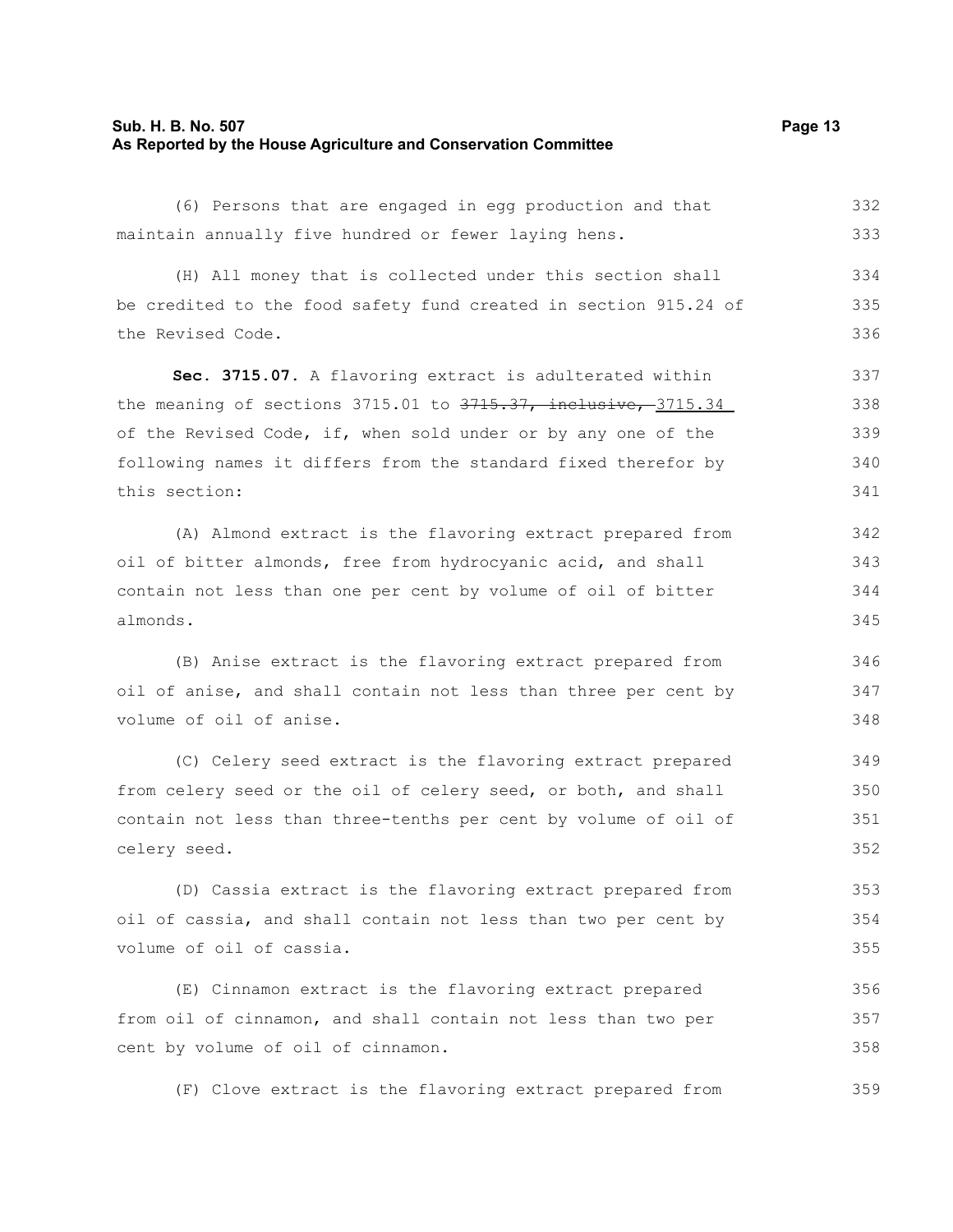(G) Ginger extract is the flavoring extract prepared from ginger, and shall contain in each one hundred cubic centimeters the alcohol-soluble matters from not less than twenty grams of ginger.

(H) Lemon extract is the flavoring extract prepared from oil of lemon or from lemon peel, or both, and shall contain not less than five per cent by volume of oil of lemon. 366 367 368

(I) Terpeneless extract of lemon is the flavoring extract prepared by shaking oil of lemon with dilute alcohol, or by dissolving terpeneless oil of lemon in dilute alcohol, and shall contain not less than two-tenths per cent by weight of citral derived from oil of lemon. 369 370 371 372 373

(J) Nutmeg extract is the flavoring extract prepared from oil of nutmeg, and shall contain not less than two per cent by volume of oil of nutmeg.

(K) Orange extract is the flavoring extract prepared from oil of orange or from orange peel, or both, and shall contain not less than five per cent by volume of oil of orange. 377 378 379

(L) Terpenless extract of orange is the flavoring extract prepared by shaking oil of orange with dilute alcohol, or by dissolving terpeneless oil of orange in dilute alcohol and shall correspond in flavoring strength to orange extract. 380 381 382 383

(M) Peppermint extract is the flavoring extract prepared from oil of peppermint or from peppermint, or both, and shall contain not less than three per cent by volume of oil of peppermint. 384 385 386 387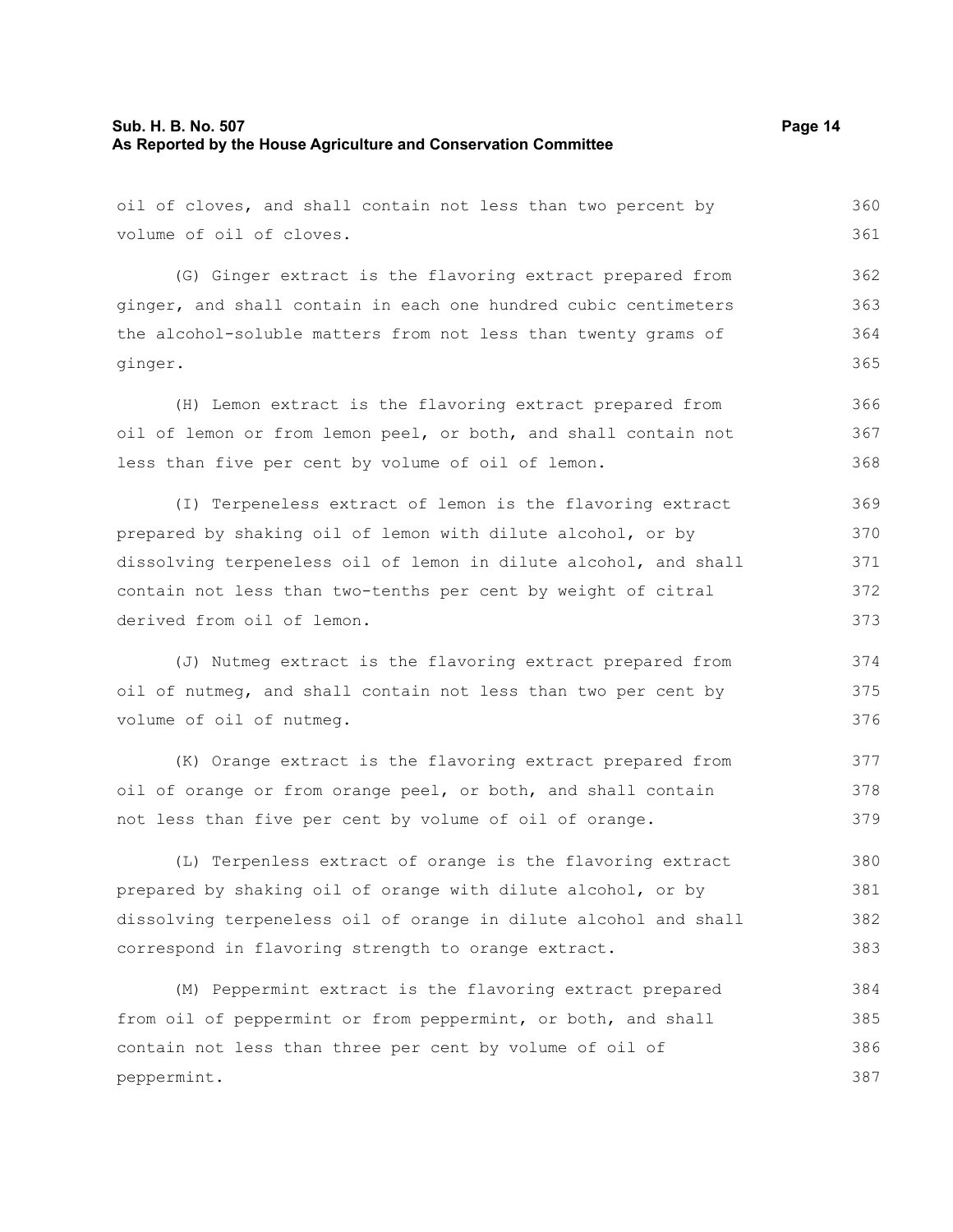### **Sub. H. B. No. 507 Page 15 As Reported by the House Agriculture and Conservation Committee**

(N) Rose extract is the flavoring extract prepared from otto of roses, with or without rose petals, and shall contain not less than four-tenths per cent by volume of otto of roses. 388 389 390

(O) Savory extract is the flavoring extract prepared from oil of savory or from savory, or both, and shall contain not less than thirty-five hundredths per cent by volume of oil of savory. 391 392 393 394

(P) Spearmint extract is the flavoring extract prepared from oil of spearmint or from spearmint, or both, and shall contain not less than three per cent by volume of oil of spearmint. 395 396 397 398

(Q) Star anise extract is the flavoring extract prepared from oil of star anise, and shall contain not less than three per cent by volume of oil of star anise.

(R) Sweet basil extract is the flavoring extract prepared from oil of sweet basil or from sweet basil, or both, and shall contain not less than one-tenth per cent by volume of oil of sweet basil.

(S) Sweet marjoram extract or marjoram extract is the flavoring extract prepared from the oil of marjoram or from marjoram, or both, and shall contain not less than one per cent by volume of oil of marjoram. 406 407 408 409

(T) Thyme extract is the flavoring extract prepared from oil of thyme or from thyme, or both, and shall contain not less than two-tenths per cent by volume of oil of thyme. 410 411 412

(U) Tonka extract is the flavoring extract prepared from tonka bean, with or without sugar or glycerine, and shall contain not less than one-tenth per cent by weight of coumarin extracted from the tonka bean, together with a corresponding 413 414 415 416

399 400 401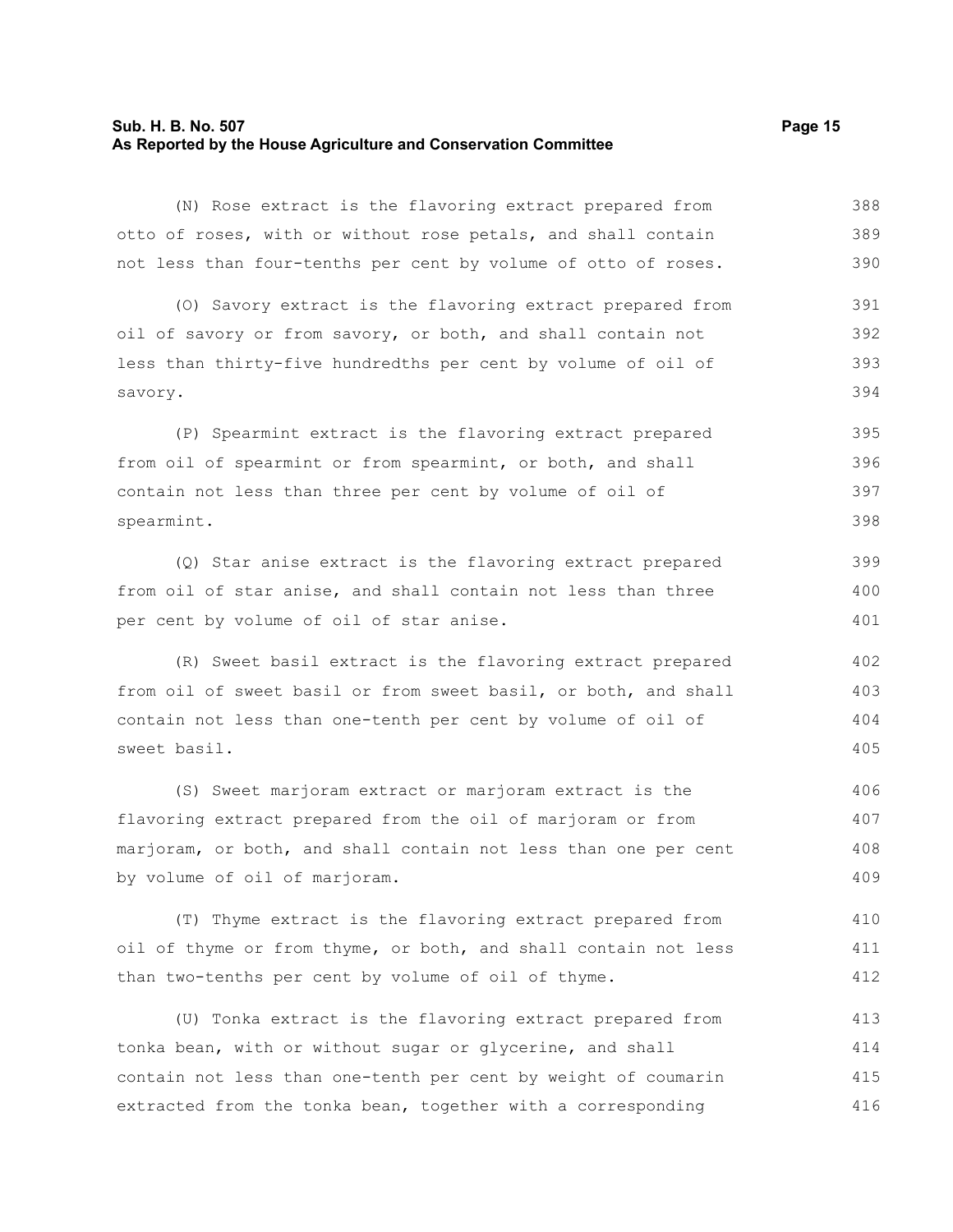### **Sub. H. B. No. 507 Page 16 As Reported by the House Agriculture and Conservation Committee**

417

445

proportion of the other soluble matters thereof.

(V) Vanilla extract is the flavoring extract prepared from vanilla bean, with or without sugar or glycerin, and shall contain in one hundred cubic centimeters the soluble matters from not less than ten grams of the vanilla bean. 418 419 420 421

(W) Wintergreen extract is the flavoring extract prepared from oil of wintergreen, and shall contain not less than three per cent by volume of oil of wintergreen. 422 423 424

All of said flavoring extracts shall be a solution in ethyl alcohol of proper strength of the sapid and odorous principles derived from an aromatic plant, or parts of the plant, and shall conform in name to the plant used in its preparation. 425 426 427 428 429

**Sec. 3715.27.** (A) As used in this section, "cider" means the unfermented juice, obtained by mechanically expressing the juice from sound, mature, non-citrus fruit, from which is removed excess pulp and seeds, other than embryonic seeds and small fragments of seeds that cannot be separated by good manufacturing practice. The cider may contain natural or artificial citric acid, preservatives authorized by rules adopted under section 3715.02 of the Revised Code, or a combination thereof. 430 431 432 433 434 435 436 437 438

(B) For the manufacture of apple cider, a mechanical washing and scrubbing device shall be used to remove orchard soil and dirt from the fruit prior to crushing. This device shall be equipped with automatic scrubbing brushes and a means to chlorinate add a sanitizer to the water used as the washing liquid. 439 440 441 442 443 444

(C) A complete label that complies with rules adopted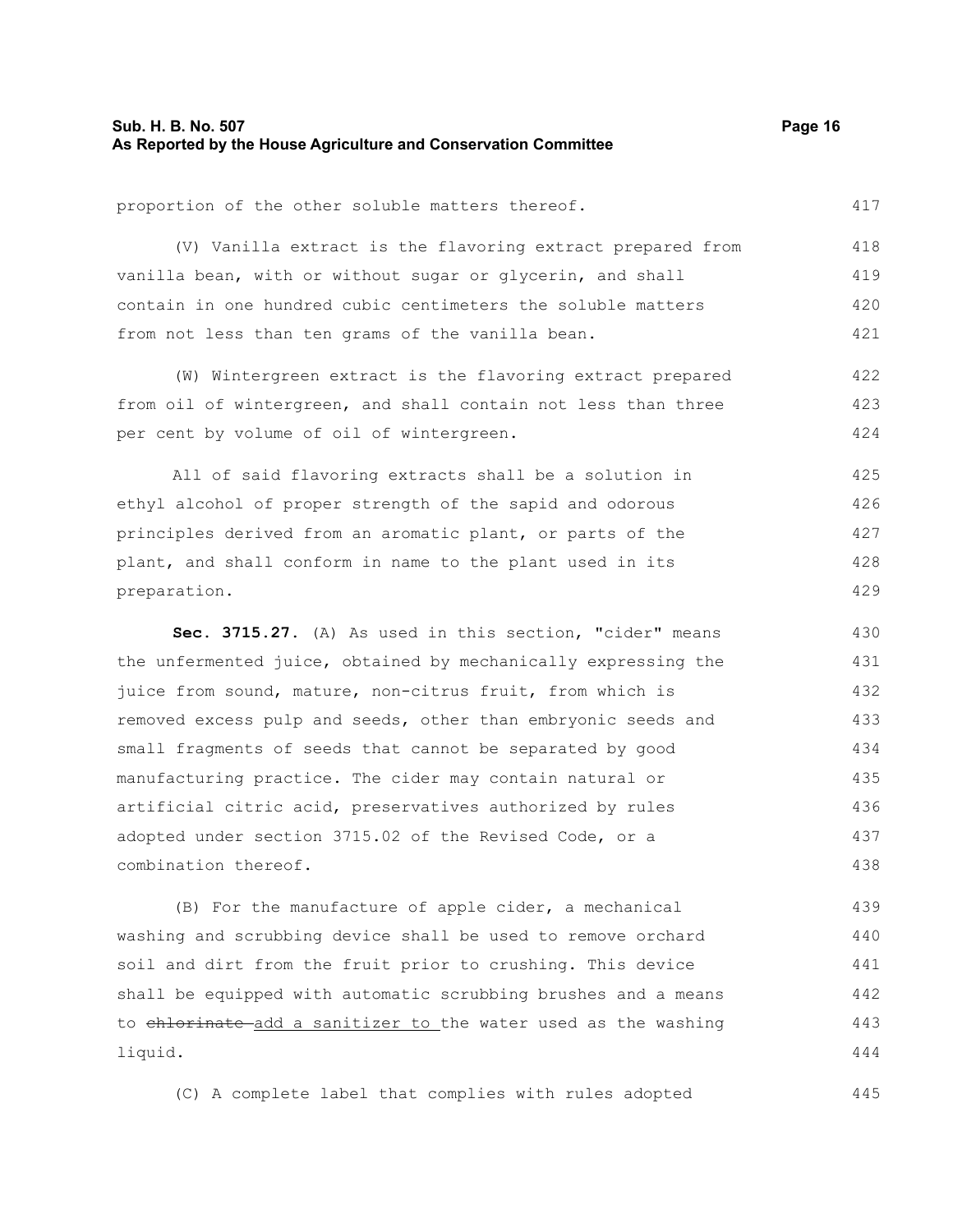| under section 3715.02 of the Revised Code shall be placed on           | 446 |
|------------------------------------------------------------------------|-----|
| each package of cider designed for sale to the ultimate                |     |
| consumer.                                                              | 448 |
| (D) No person shall fail to comply with division (B) or                | 449 |
| (C) of this section.                                                   | 450 |
| Sec. 3715.33. Vinegar made by fermentation and oxidation               | 451 |
| without the intervention of distillation shall be branded              | 452 |
| "fermented vinegar" with the name of the fruit or substance from       | 453 |
| which it is made. Fermented vinegar, not otherwise provided for        | 454 |
| in sections 3715.28 to $3715.36$ , inclusive, $3715.34$ of the Revised | 455 |
| Code, and not being distilled vinegar as defined in section            | 456 |
| 3715.32 of the Revised Code, shall contain not less than two per       | 457 |
| cent by weight, upon full evaporation at the temperature of            | 458 |
| boiling water, of solids, contained in the fruit or grain or           | 459 |
| substance from which such vinegar is fermented, and not less           | 460 |
| than two and one-half-tenths of one per cent ash or mineral            | 461 |
| matter, the product of the material from which such vinegar is         | 462 |
| manufactured.                                                          | 463 |
| Sec. 3715.36 3715.34. No person shall manufacture for                  | 464 |
| sale, sell, deliver, or offer or expose for sale, or have in his       | 465 |
| the person's possession with intent to sell or deliver, vinegar        | 466 |
| not made in compliance with sections 3715.28 to 3715.35,               | 467 |
| inclusive, 3715.33 of the Revised Code, or contained in packages       | 468 |
| not branded in compliance with such sections.                          | 469 |
| No person shall violate sections 3715.28 to 3715.36,-                  | 470 |
| inclusive, 3715.34 of the Revised Code.                                | 471 |
| Whoever violates this section shall pay all necessary                  | 472 |
| costs and expenses incurred in inspecting and analyzing the            | 473 |
| vinegar.                                                               | 474 |